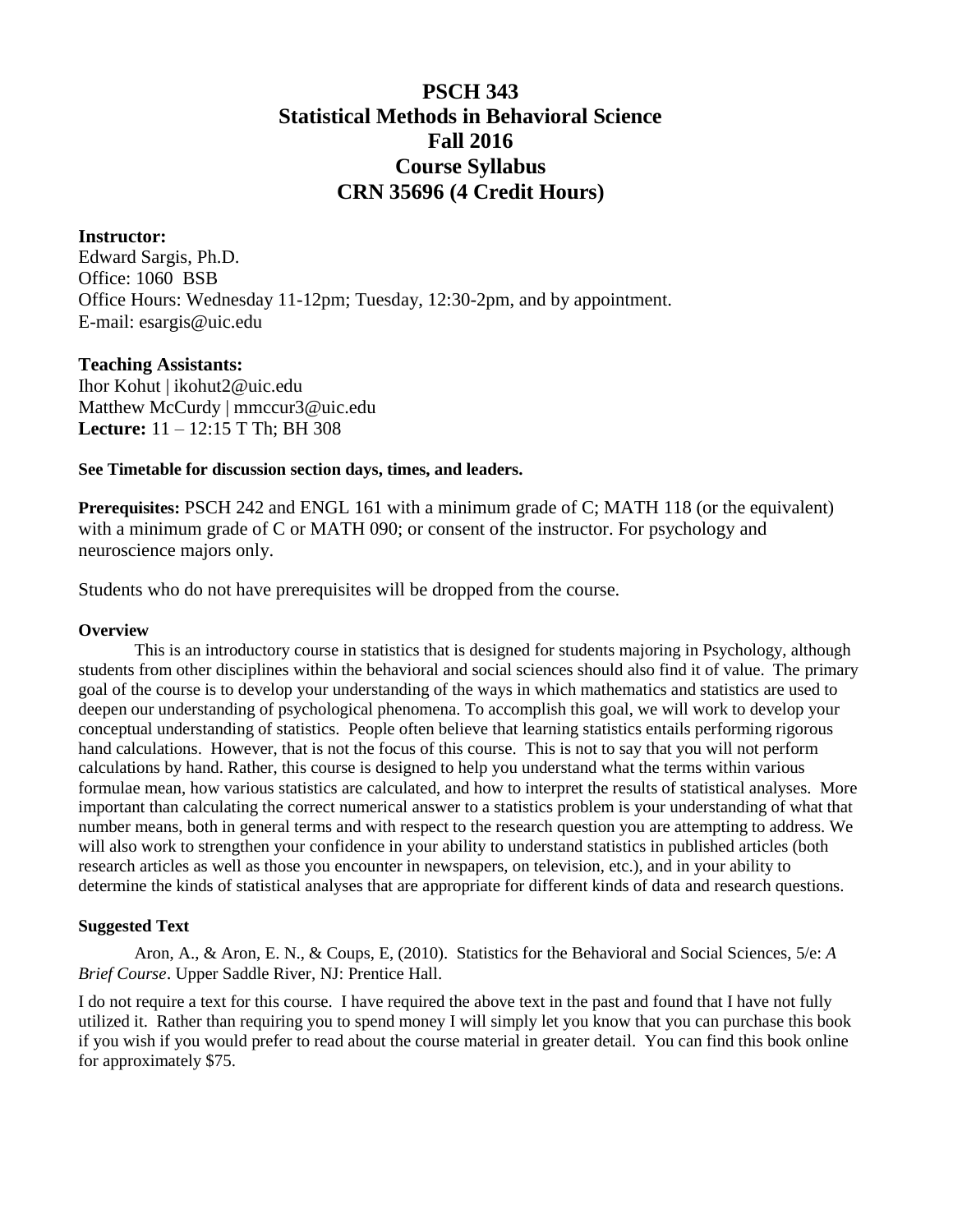# **Required Materials**

**I-Clicker2 remote.** Available in the bookstore. You must have the updated version of the iClicker with the LCD screen. You will need this because some assessments will require alpha-numeric input.

**A basic pocket calculator.** You should bring this calculator with you to lecture and lab sections. Any basic calculator will do as long as it can perform addition, subtraction, multiplication, and division, as well as compute square roots. Note that you will not be allowed to use cell phone or graphing calculators on exams.

# **Discussion Sections**

Weekly lab sections are designed to give you "hands on" experience with the concepts discussed in class. Attendance at lab sections is expected and will count toward your lab section grade. Attendance will be taken at the start of lab sections. If you arrive after attendance is taken, you may let your TA know that you were late the first time it occurs. If lateness becomes a chronic problem you will be marked absent in the future. In addition, if you leave early, after attendance has been taken but before you complete that day's activity, you will be marked absent from the section. If you need to leave early on a particular day, see your TA. Your lab section attendance grade will be based on the percentage of sections you attend.

The other portion of your lab section grade will come from homework. A total of 7 homeworks will be assigned over the course of the semester. Homeworks will be due on the dates outlined in the syllabus. Your lowest of the seven homework grades will be dropped.

Keep two things in mind when doing the homeworks:

- 1. Be sure to show all your work for each problem that requires written calculations. Do not simply report your final answer. If your final answer is incorrect it may still be possible to earn partial credit if some parts of the problem were done correctly. This is possible, however, only if you have shown all of your intermediate steps.
- 2. Neatness counts. If your work is illegible, crammed together, or so disorganized that it cannot be followed step by step in a logical sequence it will be difficult to assign partial credit.
- 3. If your assignment is on multiple pages **STAPLE** the pages together (do not do the fold the corner and tear the top trick, it does not work).

**Late homeworks will not be accepted under any circumstances.** Moreover, class assignments are to be handed in at the start of the class period in which they are due. No assignments will be accepted at the end of class or in my or your TA's mailbox at a later time. If you are unable to turn in a homework assignment on or before a due date, you will receive a 0 for that homework and it will become the homework that will be dropped at the end of the semester. Please note that you are welcome to hand in assignments to your TA as early as you like.

## **Exams**

There will be four exams offered during the course; three exams during the semester and a final exam. Your lowest grade of the four will be dropped. The tests will be worth 70% of your final grade (See below for exam dates). Exams offered during the semester will be non-cumulative with the caveat that each section of the course builds on previous sections. Though I will not explicitly test you on concepts from an earlier unit, you will have to draw on knowledge from previous units on later exams. A cumulative final exam will be offered during the week of finals.

As mentioned above, the lowest of the four exams will be dropped. I will drop your lowest exam for several reasons. The primary reason one exam will be dropped is that it eliminates the need for make-up exams. **Make-up exams will not be given under any circumstances.** You may be sick or out of town on a particular exam day, or oversleep on the day of the exam. If this were to occur, you would not need to worry about missing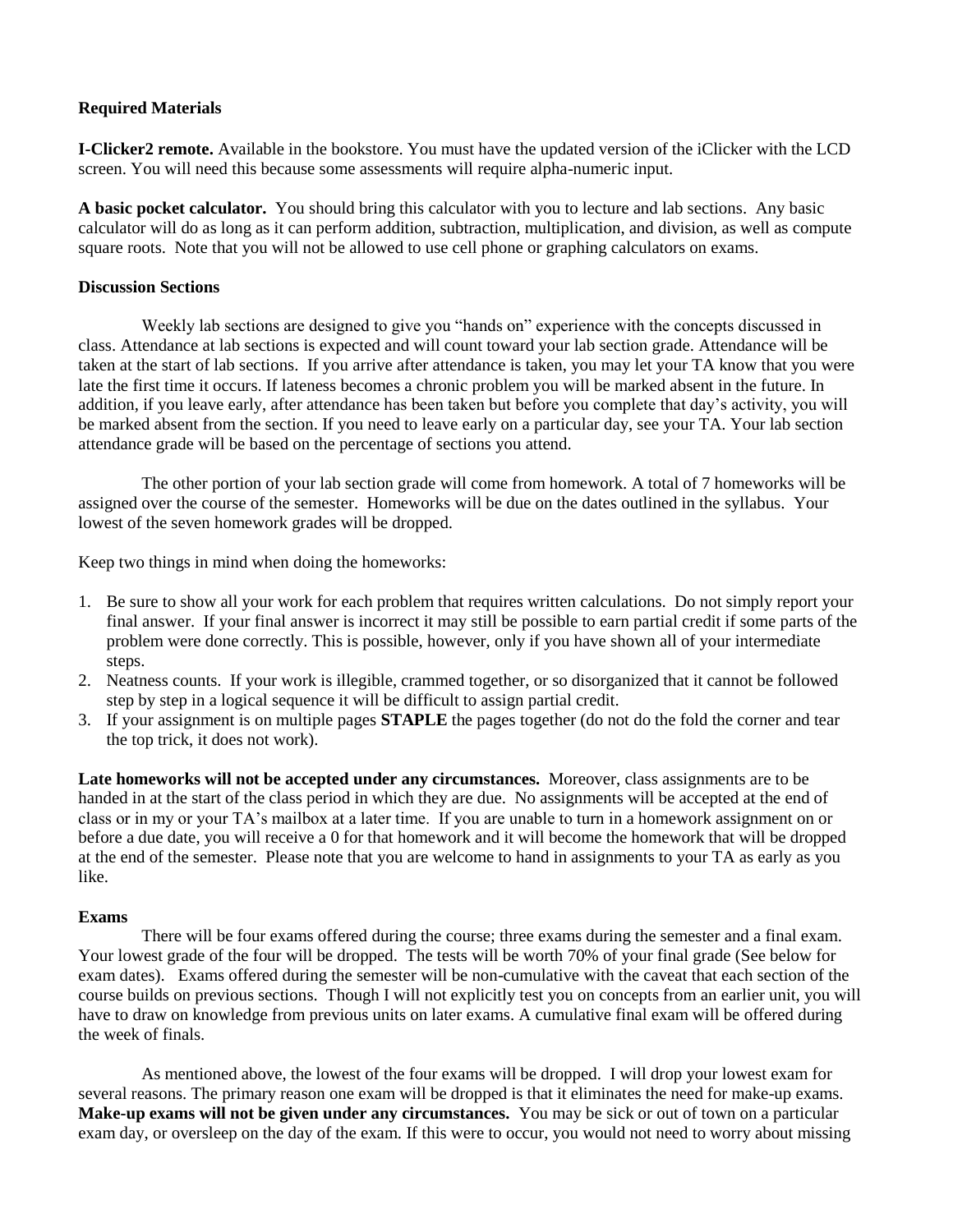the exam because that exam will be dropped. A second reason I drop the lowest exam is that everybody has a bad day now and then. If you happened to take an exam on a day you were not prepared and you were not satisfied with your score, you could take the final exam. If the score on your final is better than one of your previous exams, the earlier exam would be dropped from your final grade calculation. However, this can only happen if you take the first three scheduled exams. In addition, if you are happy with your first three exam scores, you are not required to take the final.

#### **In Class Activities/ Clicker assessments**

During many lecture sessions we will work on some form of in-class assignment. These activities are meant to enhance your learning through practice and to serve as a self-check on your knowledge as it accumulates over time. Some of these assignments will require you to submit information via your iClicker2 remote. All assessments will be conducted in class and graded on a credit/no credit basis. To receive credit, you must answer all questions during a class session. In other words, if I ask a question at the beginning of lecture, a student responds to that question, but leaves lecture early and I ask another question at the end of class, the student would not receive credit for that day. **You are responsible for bringing your i-Clicker2 to class every day and ensuring that it is operational (i.e., make sure you have extra batteries).**

We will keep a record of in class assignments and iClicker assessments via Blackboard. They will be graded on a complete/incomplete or pass/fail basis. At the end of the semester, you will receive a score that reflects the percentage of the assignments that you successfully complete. I will allow you to miss up to two classes (i.e., one week) worth of assignments and still receive 100% for your score.

**There is no way to make up in-class assignments and they are due at the time they are collected in class.** No assignments will be accepted at a later time or in my or your TA's mailbox.

#### **Course Grading**

Course grades will be based on exams (70%), In-Class/iClicker assessments (5%), and lab activities and homework (25%). Grades will be based on the following scale.

| Grade | Percent       |
|-------|---------------|
| A     | $89.5 - 100$  |
| B     | $79.5 - 89.4$ |
| C     | 69.5-79.4     |
| D     | $59.5 - 69.4$ |
| E.    | $0 - 59.4$    |

To estimate your grade during the semester, you can use the following formula:

 $(0.7 * Exam average) + (0.05 * i-Clicker Assessment Score) + (0.25 * Homework Average<sup>1</sup>)$ 

Before finals week, I will post detailed instructions on how to compute your final grade based on the exact number of quizzes and the number of discussion sections that we had during the semester

**<sup>1</sup>** The average number of sections you attend will be factored in to this average at the end of the semester.

#### **A Note about Attendance:**

Statistics is a unique class in that each topic builds directly on the previous one. If you miss a class, you run the risk of being completely lost in the next lecture. Consequently, it is important that you attend each lecture.

**If you miss class it is your responsibility to get the notes, handouts, homework assignments, and/or other announcements from one of your fellow classmates. If you are absent from class, do not ask your instructor or TA what you missed. Find someone in class that you can get this information from.**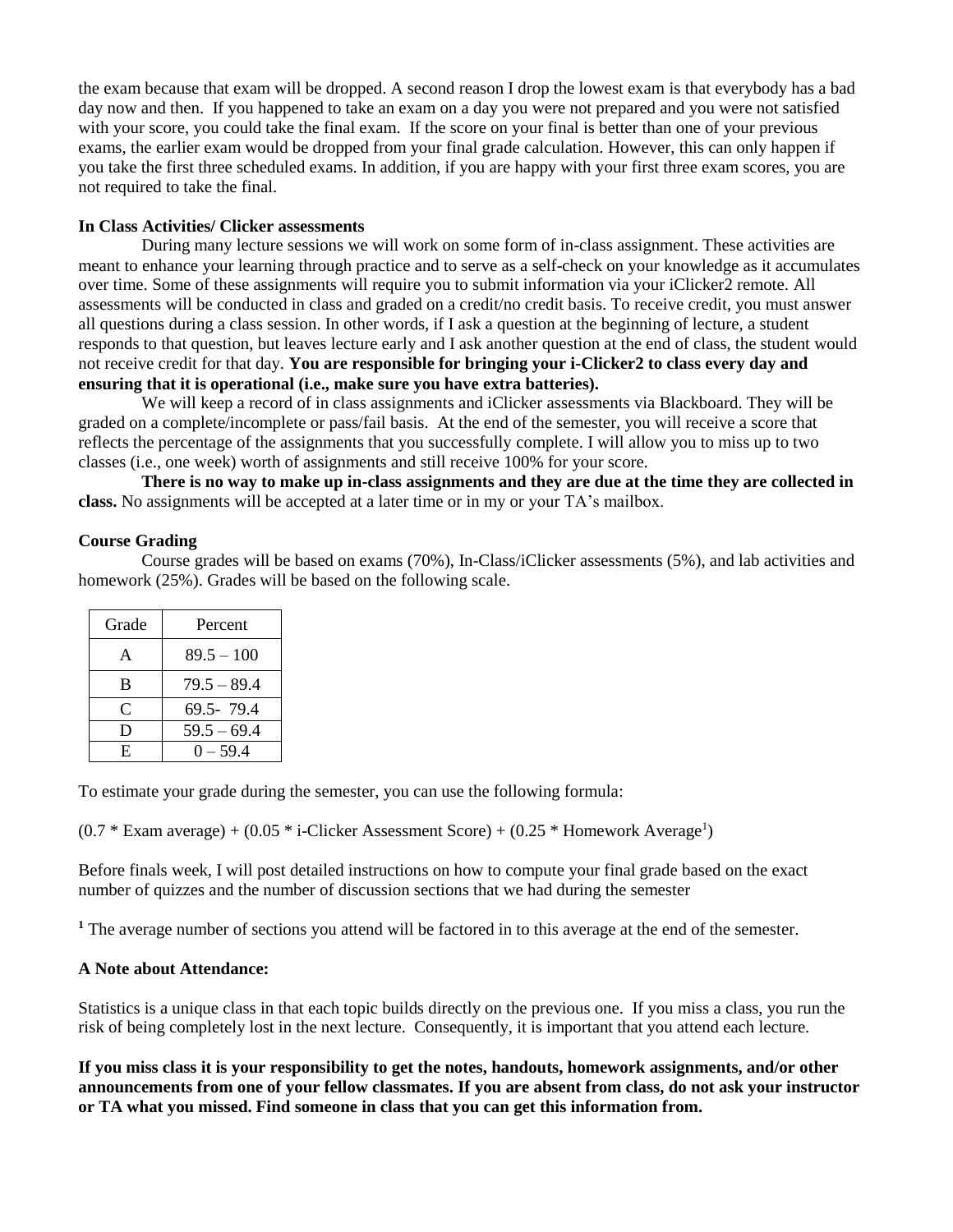## **Miscellaneous**

I do my best to respond to student emails in a timely manner. I read every email I receive, but I sometimes have a problem responding to students as quickly as I would like. To help address this issue, I will often ignore emails in which the question pertains to something addressed in this document. In addition, when the question is important and relevant to the class as a whole, I will frequently answer the question in class rather than respond directly to the student directly via email. Many of the questions and issues that you have are relevant to the class and so I will use class time as the opportunity to address those issues. With this said, if I do not respond to an email question that does not fall into one of the above categories within 48 hours, please resend me your email. When you are in class, I ask that you be courteous to me as well as your fellow students.

**Please do not have conversations with or write notes to fellow students during lecture. In addition, please do not listen to music, send text messages via your cell phones, or engage in similar distracting behaviors during lecture.** You may feel like you are an anonymous student in a class and that the instructor doesn't notice. Instructors do notice these things, and I find this distracting, and it ultimately disrupts the class. If I ask that you stop doing some behavior and you persist, I may ask you to leave class. In extreme cases, I will ask you not to come back, and you will have to forfeit any points you receive for attending lecture.

**It will be your responsibility to keep track of your scores in Blackboard.** If you notice that a score has been incorrectly entered into Blackboard, you must show the original paper with the correct grade to your TA by Monday of finals week.

To reiterate, **cell phone or graphing calculators will not be allowed during exams**. You will need to find an inexpensive calculator that can do basic addition, subtraction, multiplication, and division as well as calculate square roots

**In fairness to the vast majority of students who take their college career seriously, no form of cheating will be tolerated.** If you cheat on any assignment in this class, you will fail the entire class and I will file official judicial charges against you immediately with the Dean of Students, who will place a notice about the incident in your permanent record. There will be no exceptions to this policy.

Cheating includes, but is not limited to, looking on others' tests or letting them look on yours during a test, copying or giving others test answers, and plagiarism which includes copying the words of a fellow student or any other author in your papers, copying even short phrases from written work that you are using as a reference (even if you cite it properly), handing in work that you have handed in for another class, handing in papers you've gotten from the internet or from other students, etc.

Please see the following for additional information about academic dishonesty and plagiarism:

#### <http://dos.uic.edu/studentconductprocess.shtml>

#### **Students with disabilities who require accommodations for access and participation in this course must be registered with the Office of Disability Services (ODS).** Please contact ODS at (312) 413-2183 (voice).

Information about reasonable accommodations is found at https://drc.uic.edu/students/

**Religious Holidays:** Students who wish to observe their religious holidays must notify me by the tenth day of the semester they will be absent unless their religious holiday is observed on or before the tenth day. In such cases, the student shall notify me at least five days in advance of the date when he or she will be absent.

University policy on incomplete grades is very strict and I follow that policy. I will grant an incomplete grade only under the most extreme circumstances. Do not request an incomplete unless the following conditions apply (taken from the undergraduate catalogue):

Course work is incomplete when a student fails to submit all required assignments or is absent from the final examination; incomplete course work will normally result in a failing grade. The IN (incomplete) grade may be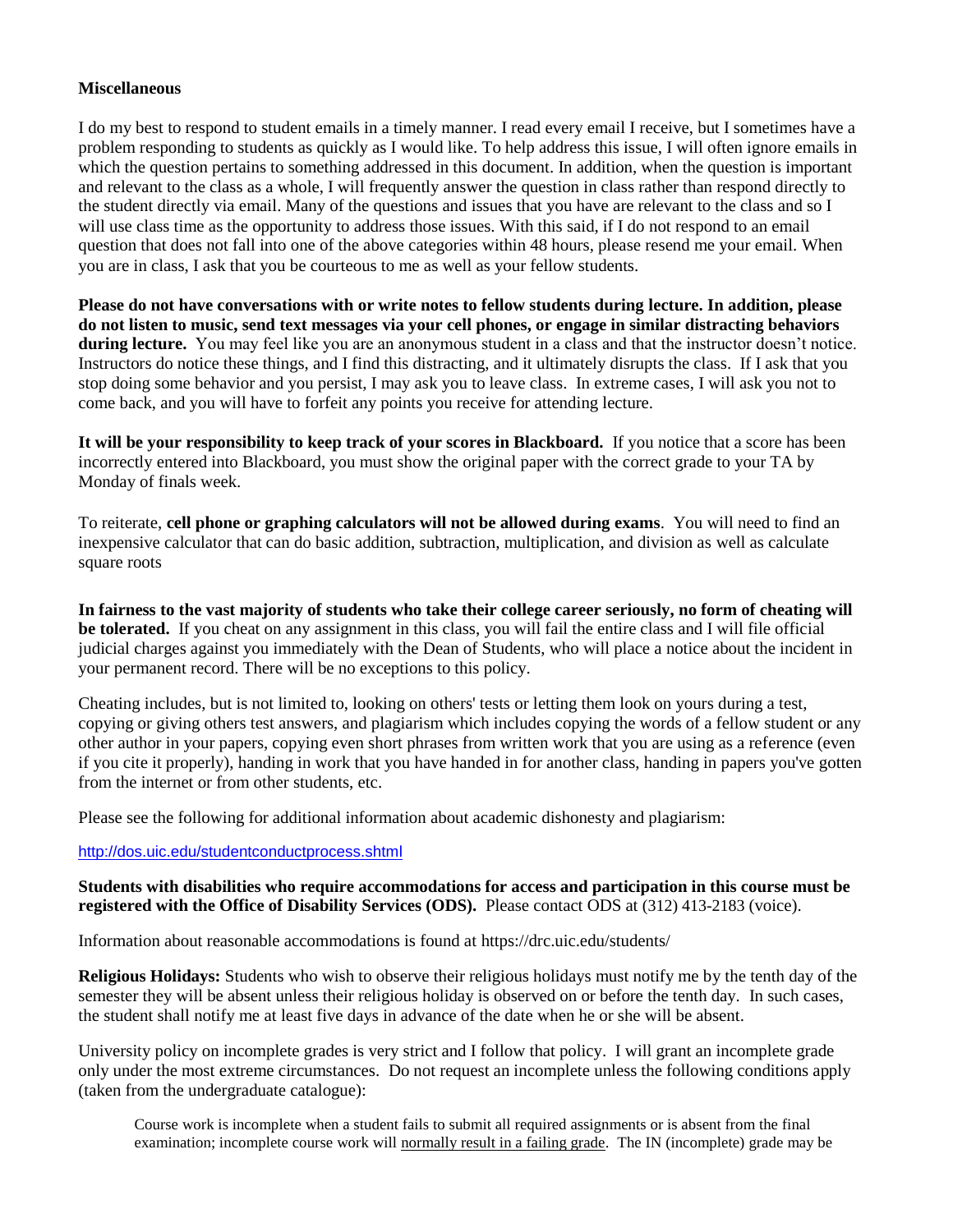assigned in lieu of a grade only when all the following conditions are met: (a) the student has been making satisfactory progress in the course; (b) the student is unable to complete all course work due to unusual circumstances that are beyond personal control and are acceptable to the instructor; (c) the student presents these reasons prior to the time that the final grade roster is due. The instructor must submit an Incomplete report with the final grade roster for the IN to be recorded. This report is a contract for the student to complete the course work with that instructor or one designated by the department executive officer in the way described and by the time indicated on the report. In resolving the IN, the student may not register for the course a second time, but must follow the procedures detailed on the report. An IN must be removed by the end of the student's first semester or summer session in residence subsequent to the occurrence, or, if not in residence, no later than one calendar year after the occurrence. When the student submits the work, the instructor will grade it and change the IN to the appropriate grade. If an undergraduate fails to meet the stated conditions, the instructor will assign an E for the final grade.

Note that you will be graded according to the grading criteria listed above. **Please do not ask to be bumped up to the next highest grade at the end of the semester** (e.g., ask me for a C in the course when you have a 67.7% in the course). I will not do this. The number one factor that puts students in this situation is missed assignments and quizzes. I have a drop policy because I understand that sometimes students must miss class. However, if you are the type of student who frequently misses classes for any reason (e.g., work, family responsibilities, etc.), I recommend that you drop my course and take it with an instructor with a less conservative attendance policy.

With this said, **if you have any problems or concerns throughout the class, please come see us during our office hours, before it is too late at the end of the semester.** I and the TAs are happy to work with you during the semester to help facilitate your understanding of the course material. Please use office hours whenever possible, but we are willing to make appointments if your schedule makes it impossible to make our office hours.